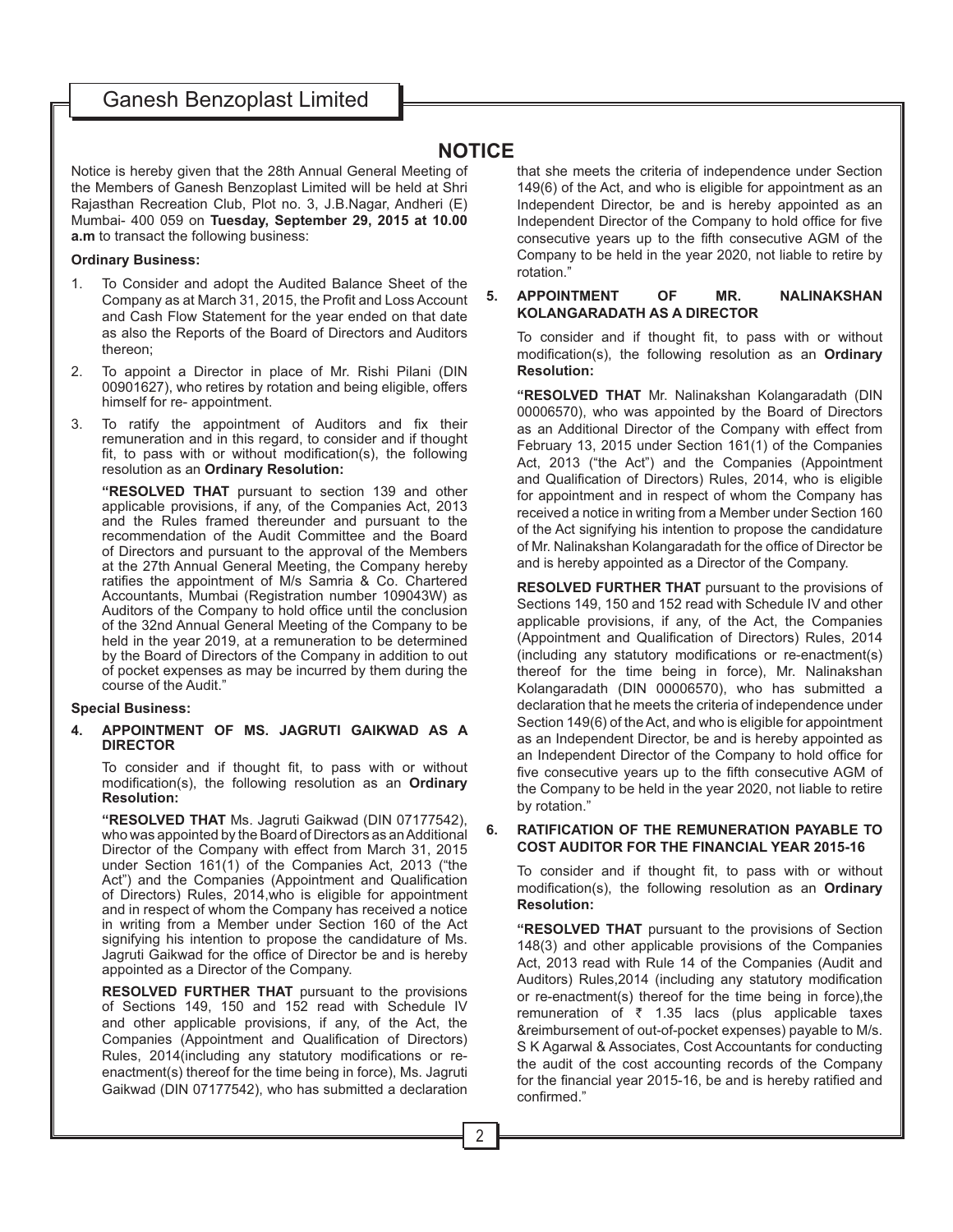# 28th Annual Report 2014-2015

## **7. DELETION OF THE OTHER OBJECTS CLAUSE OF THE MEMORANDUM OF ASSOCIATION**

To consider and if thought fit, to pass with or without modification(s), the following resolution as a **Special Resolution:**

**"RESOLVED THAT** pursuant to the provisions of Section 13 and all other applicable provisions, if any, of the Companies Act, 2013 (including any amendment thereto or re-enactment thereof), and subject to necessary approval(s) if any, from the competent authorities, the Other Objects Clause of the Memorandum of Association of the Company be altered by completely deleting all the existing clauses  $III(C)$  58 to  $III(C)$ 137.

**RESOLVED FURTHER THAT** for the purpose of giving effect to this resolution, the Board be and is hereby authorized to do all such acts, deeds, matters and things as they think necessary and settle any or all the questions / matters with respect to the above matter and to execute all such deeds, documents and writings as may be necessary for the purpose of giving effect to this resolution and take such further incidental and ancillary steps in this regard, as may be considered desirable or expedient by the Board in the best interest of the Company and its Members."

## **8. TO AMEND INCIDENTAL OR ANCILLARY OBJECTS CLAUSE OF THE MEMORANDUM OF ASSOCIATION (IIIB)**

To consider and if thought fit, to pass with or without modification(s), the following resolution as a **Special Resolution:**

**"RESOLVED THAT** pursuant to the provisions of Section 13 and all other applicable provisions, if any, of the Companies Act, 2013 (including any amendment thereto or re-enactment thereof), and subject to necessary approval(s) if any, from the competent authorities, the existing clause (III) $(B)$ - Incidental or Ancillary Objects clause of the Memorandum of Association of the Company be altered by deleting the existing clauses from (III) (B) 2 to (III) (B) 57 and inserting new clauses (III)(B) (7) to (III) (B) (52).

**RESOLVED FURTHER THAT** for the purpose of giving effect to this resolution, the Board be and is hereby authorized to do all such acts, deeds, matters and things as they think necessary and settle any or all the questions / matters with respect to the above matter and to execute all such deeds, documents and writings as may be necessary for the purpose of giving effect to this resolution and take such further incidental and ancillary steps in this regard, as may be considered desirable or expedient by the Board in the best interest of the Company and its Members."

## **9. AMENDMENT OF THE LIABILITY CLAUSE OF MEMORANDUM OF ASSOCIATION**

To consider and if thought fit, to pass with or without modification(s), the following resolution as a **Special Resolution:**

**"RESOLVED THAT** pursuant to provisions of Section 4, Section 13 and all other applicable provisions, if any, of the Companies Act, 2013, Clause IV of the Memorandum of Association be and is hereby altered by replacing the existing Clause IV with the following new Clause IV:

Clause IV. "The liability of members is limited and this liability is limited to the amount unpaid, if any, on shares held by them."

**RESOLVED FURTHER THAT** for the purpose of giving effect to this resolution, the Board be and is hereby authorized to do all such acts, deeds, matters and things as they think necessary and settle any or all the questions / matters with respect to the above matter and to execute all such deeds, documents and writings as may be necessary for the purpose of giving effect to this resolution and take such further incidental and ancillary steps in this regard, as may be considered desirable or expedient by the Board in the best interest of the Company and its Members."

## **10. TO ADOPT NEW SET OF ARTICLES OF ASSOCIATION OF THE COMPANY**

To consider and if thought fit, to pass with or without modification(s), the following resolution as a **Special Resolution:**

**"RESOLVED THAT** pursuant to the provisions of Section 14 and all other applicable provisions of the Companies Act, 2013, read with Companies (Incorporation) Rules, 2014  $(including any stationary modification(s) or re-enactment)$ thereof, for the time being in force), the consent of the Company be and is hereby accorded for the adoption of the draft regulations contained in the new set of Articles of Association of Company in substitution and to the entire exclusion of the regulations contained in the existing Articles of Association of the Company.

**RESOLVED FURTHER THAT** the Board of Directors of the Company be and is hereby authorized to do all such acts, deeds and take such steps as may be required to give effect to the above resolution."

## **11. BORROWING POWERS OF THE COMPANY**

To consider and if thought fit, to pass with or without modification(s), the following resolution as a **Special Resolution:**

**"RESOLVED THAT** in supersession of the earlier resolution passed in the Annual General Meeting of the Company held on November 30, 2010, the consent of the Company be and is hereby accorded, in terms of Section 180(1)(c) of the Companies Act, 2013 and other applicable provisions, if any, to the Board of Directors of the Company (which term shall be deemed to include any Committee which the Board may constitute for this purpose) for borrowing, from time to time, as it may consider fit, any sum or sums of monies, on such terms and conditions as the Board may deem fit notwithstanding that the money(ies) to be borrowed together with the money(ies) already borrowed by the Company (apart from temporary loan obtained or to be obtained from the Company's Bankers in the ordinary course of business) may exceed the aggregate of the paidup capital of the Company and its free reserves, that is to say, reserves not set apart for any specific purpose, by an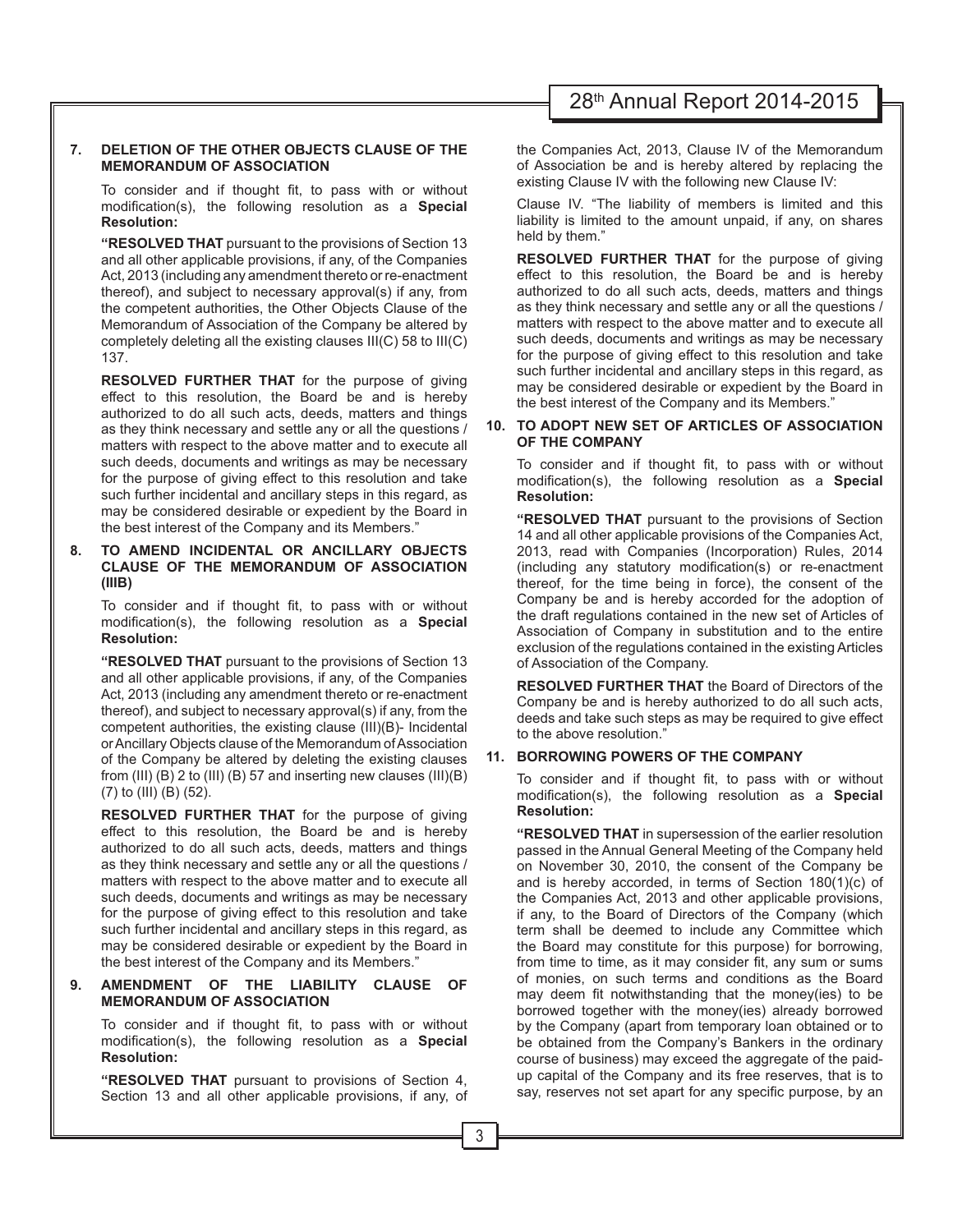amount not exceeding  $\bar{\tau}$  1,000 crores (Rupees Thousand crores only).

**RESOLVED FURTHER THAT** the Board of Directors of the Company be and is hereby authorized to finalise the terms and conditions for all such borrowings with respect to the interest, repayment, security or otherwise as it may deem fit in its absolute discretion and to do and perform all such acts, deeds and things as may be required to give effect to the above resolution, from time to time."

## **12. MORTGAGING/CHARGING OF THE PROPERTIES OF THE COMPANY**

To consider and if thought fit, to pass with or without modification(s), the following resolution as a **Special Resolution:**

**"RESOLVED THAT** pursuant to Section 180(1)(a) and all other applicable provisions of the Companies Act, 2013 and Rules made there under as may be amended, from time to time and Articles of Association of the Company, consent of the Company be and is hereby given to the Board of Directors for creation of mortgage/hypothecation/ pledge/ charge/security in any form or manner on the properties of the Company whether tangible, intangible or otherwise, both present and future, in favour of lenders including Banks, Financial Institutions, Investment Institutions, Mutual Funds, Trusts, other Bodies Corporate, Trustees for holders of debentures/ bonds and/ or other instruments to secure all credit facilities including rupee loans, foreign currency loans, debentures, bonds and /or other instruments or non fund based facilities availed / to be availed by the Company and / or for any other purpose, from time to time, of an outstanding aggregate value not exceeding  $\bar{\tau}$  1000 crores (Rupees Thousand crores only),together with interest, further interest thereon, compound interest in case of default, accumulated interest, liquidated damages, all other costs, charges and expenses payable by the Company in respect of such borrowing.

**RESOLVED FURTHER THAT** the Board be and is hereby authorized to finalize with the Lending Agencies/Trustees, the documents for creating the aforesaid mortgages, charges and/or hypothecations and to accept any modifications to or to modify, alter or vary, the terms and conditions of the aforesaid documents and to execute all such documents and to do all such acts and things as may be necessary for giving effect to this Resolution."

#### **BY ORDER OF THE BOARD**

**Date: August 14, 2015 Company Secretary**

**Ekta Dhanda**

## **Regd. Office:**

Dina Building, First Floor, 53, Maharshi Karve Road, Marine Lines, Mumbai-400 002. CIN L24200MH1986PLC039836 **Notes:**

1. **A MEMBER ENTITLED TO ATTEND AND VOTE AT THE MEETING IS ENTITLED TO APPOINT PROXY/PROXIES TO ATTENDAND VOTE INSTEAD OF HIMSELF/ HERSELF. SUCH A PROXY/ PROXIES NEED NOT BE A MEMBER OF THE COMPANY.** A person can act as proxy on behalf of members not exceeding fifty (50) and holding in the aggregate not more than ten percent of the total share capital of the Company.

The instrument of Proxy in order to be effective, should be deposited at the Registered Office of the Company, duly completed and signed, not less than 48 hours before the commencement of the meeting. A Proxy form is sent herewith. Proxies submitted on behalf of the Companies, societies etc. must be supported by an appropriate resolution/authority, as applicable.

- 2. The Explanatory Statement setting out all material facts as required under Section 102 of the Companies Act, 2013 is annexed hereto.
- 3. Details under Clause 49 of the Listing Agreement with the Stock Exchange in respect of the Directors seeking appointment/re-appointment at the Annual General Meeting (AGM), forms integral part of the notice. The Directors have furnished the requisite declarations for their appointment/ re-appointment.
- 4. The Register of Members and Share Transfer Books of the Company will be closed from **Friday, September 25, 2015 to Tuesday, September 29, 2015 (both days inclusive)** for the purpose of AGM of the Company.
- 5. Members can avail the facility of nomination in respect of shares held by them in physical form pursuant to the provisions of Section 72 of the Companies Act, 2013. Members desiring to avail this facility may send their nominations in the prescribed Form No. SH-13 duly filled in to the Company's registered address. Members holding shares in electronic form may contact their respective Depository Participants for availing this facility.
- 6. Members are requested to notify immediately any change of address to the Company and or to their respective Depository Participants, in case of shares held in electronic form.
- 7. Members holding shares in physical form are requested to consider converting their holdings to dematerialized form to eliminate the risks associated with physical shares and for ease in portfolio management. Members can contact the Company's R & T Agents or Company for assistance in this regard.
- 8. Members who have not registered their e-mail addresses so far are requested to register their e-mail addresses with the Company for receiving communication from Company in electronic mode.
- 9. As a measure of austerity, copies of the Annual Report will not be distributed at the Meeting. Members are, therefore, requested to bring their copies of the Annual Report to the Meeting.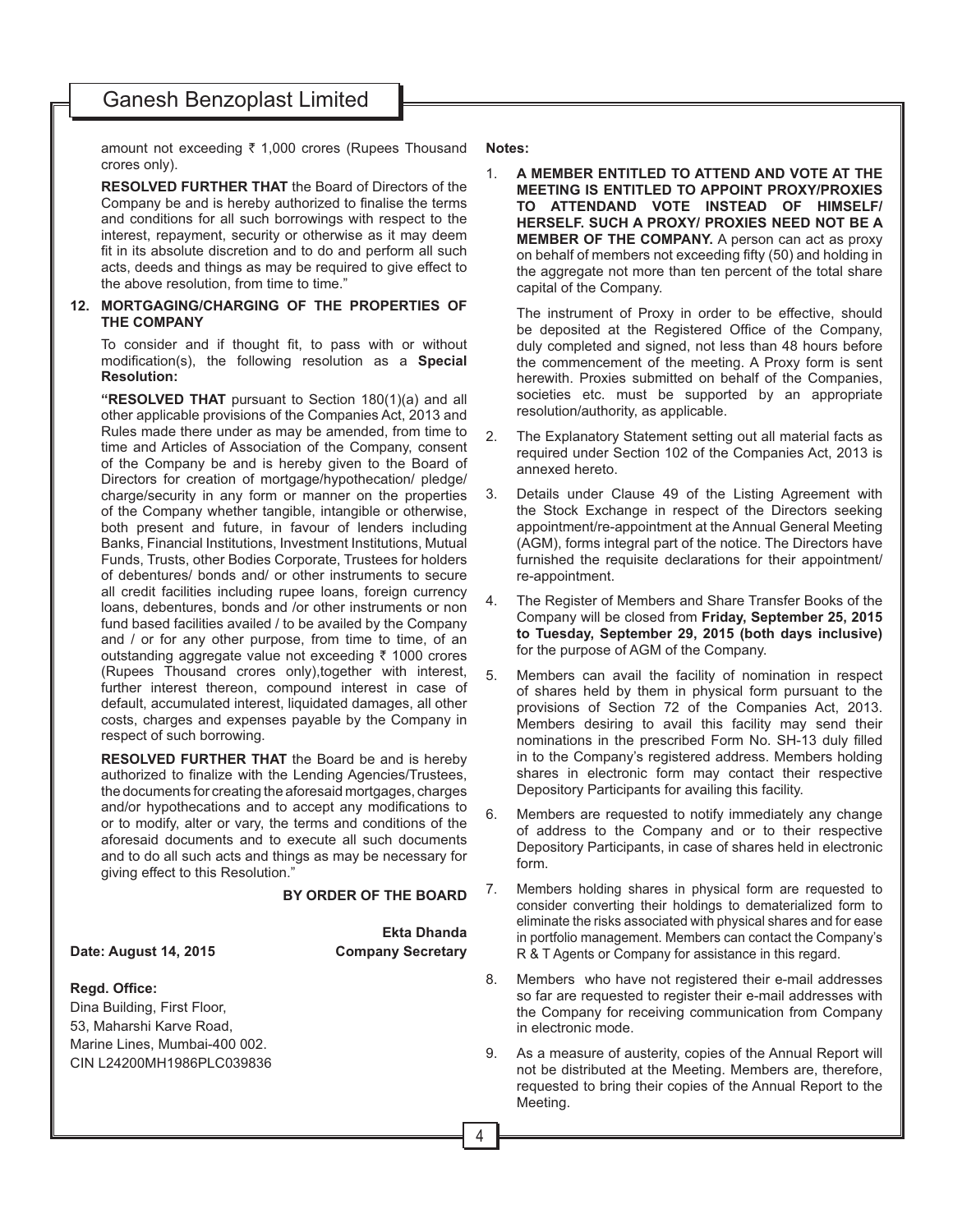- 28th Annual Report 2014-2015
- 10. Members/Proxies/Representatives are requested to bring the Attendance Slip enclosed in the Annual Report for attending the Meeting.
- 11. Electronic copy of the Annual Report for 2014-15 & Notice of the 28th Annual General Meeting of the Company inter alia indicating the process and manner of remote e-voting, Attendance Slip and Proxy Form is being sent to all the members whose email IDs are registered with the Company/ Depository Participants(s) for communication purposes unless any member has requested for a hard copy of the same. For members who have not registered their email address, physical copies would be sent by the permitted mode.

#### 12. **Voting through electronic means**

Pursuant to Section 108 of the Companies Act, 2013 read with Rule 20 of the Companies (Management and Administration) Rules, 2014, as amended from time to time and Clause 35B of the Listing Agreement, the Company is pleased to provide its members the facility of 'remote e-voting' (e-voting from a place other than venue of the AGM) to exercise their right to vote at the 28th Annual General Meeting (AGM). The business may be transacted through e-voting services rendered by Central Depository Services (India) Limited (CDSL). The instructions to members for voting electronically are as under:-

- a) The remote e-voting period begins on **Saturday, September 26, 2015 at 10.00 a.m. and ends on Monday, September 28, 2015 at 5.00 p.m.** During this period shareholders' of the Company, holding shares either in physical form or in dematerialized form, as on the cut-off date i.e. **September 22, 2015,** may cast their vote electronically. The remote e-voting module shall be disabled by CDSL for voting after **5.00 p.m.on September 28, 2015.**
- b) Members holding shares in physical or in demat form as on **September 22, 2015** shall only be eligible for remote e-voting.
- c) The shareholders should log on to the e-voting website **www.evotingindia.com**
- d) Click on Shareholders.
- e) Now Enter your User ID;
	- $i.$  For CDSL: 16 digits beneficiary ID;
	- ii. For NSDL: 8 Character DP ID followed by 8 Digits Client ID;
	- iii. Members holding shares in Physical Form should enter Folio Number registered with the Company.
- f) Next enter the Image Verification as displayed and Click on Login.
- g) If you are holding shares in demat form and had logged on to **www.evotingindia.com** and voted on an earlier voting of any Company, then your existing password is to be used.
- h) If you are a **FIRST TIME USER** follow the steps given below:

#### **For Members holding shares in Demat Form and Physical Form**

| <b>PAN</b>                                                               | Enter your 10 digit alpha-numeric *PAN issued<br>by Income Tax Department (Applicable for<br>both demat shareholders as well as physical<br>shareholders)<br>Members who have not updated their PAN<br>with the Company/Depository Participant<br>are requested to use the first two letters of<br>their name and the 8 digits of the sequence<br>number (refer serial no. printed on the name<br>and address sticker/Postal Ballot Form/mail)<br>in the PAN field. |  |  |
|--------------------------------------------------------------------------|---------------------------------------------------------------------------------------------------------------------------------------------------------------------------------------------------------------------------------------------------------------------------------------------------------------------------------------------------------------------------------------------------------------------------------------------------------------------|--|--|
|                                                                          | In case the sequence number is less than<br>8 digits enter the applicable number of<br>0's before the number after the first two<br>characters of the name in CAPITAL letters.<br>Eg. If your name is Ramesh Kumar with<br>sequence number 1 then enter RA00000001<br>in the PAN field.                                                                                                                                                                             |  |  |
| Dividend<br>Bank<br>Details<br>Date<br>or<br>of<br><b>Birth</b><br>(DOB) | Enter the Dividend Bank Details or Date of Birth<br>(in dd/mm/yyyy format) as recorded in your<br>demat account or in the Company records in<br>order to login.<br>If both the details are not recorded with the<br>depository or Company please enter the<br>member id / folio number in the Dividend Bank<br>details field as mentioned in instruction (e).                                                                                                       |  |  |

- i) After entering these details appropriately,click on "SUBMIT" tab.
- j) Members holding shares in physical form will then directly reach the Company selection screen. However, members holding shares in demat form will now reach 'Password Creation' menu wherein they are required to mandatorily enter their login password in the new password field.
- Kindly note that this password is to be also used by the demat holders for voting for resolutions of any other Company on which they are eligible to vote, provided that Company opts for e-voting through CDSL platform. It is strongly recommended not to share your password with any other person and take utmost care to keep your password confidential.
- l) For Members holding shares in physical form, the details can be used only for e-voting on the resolutions contained in this Notice.
- m) Click on the EVSN for the relevant<Company name> Ganesh Benzoplast Limited on which you choose to vote.
- n) On the voting page, you will see "RESOLUTION DESCRIPTION" and against the same the option "YES/NO" for voting. Select the option YES or NO as desired. The option YES implies that you assent to the Resolution and option NO implies that you dissent to the Resolution.
- o) Click on the "RESOLUTIONS FILE LINK"if you wish to view the entire Resolution details.
- p) After selecting the Resolution you have decided to vote on, click on "SUBMIT".a confirmation box will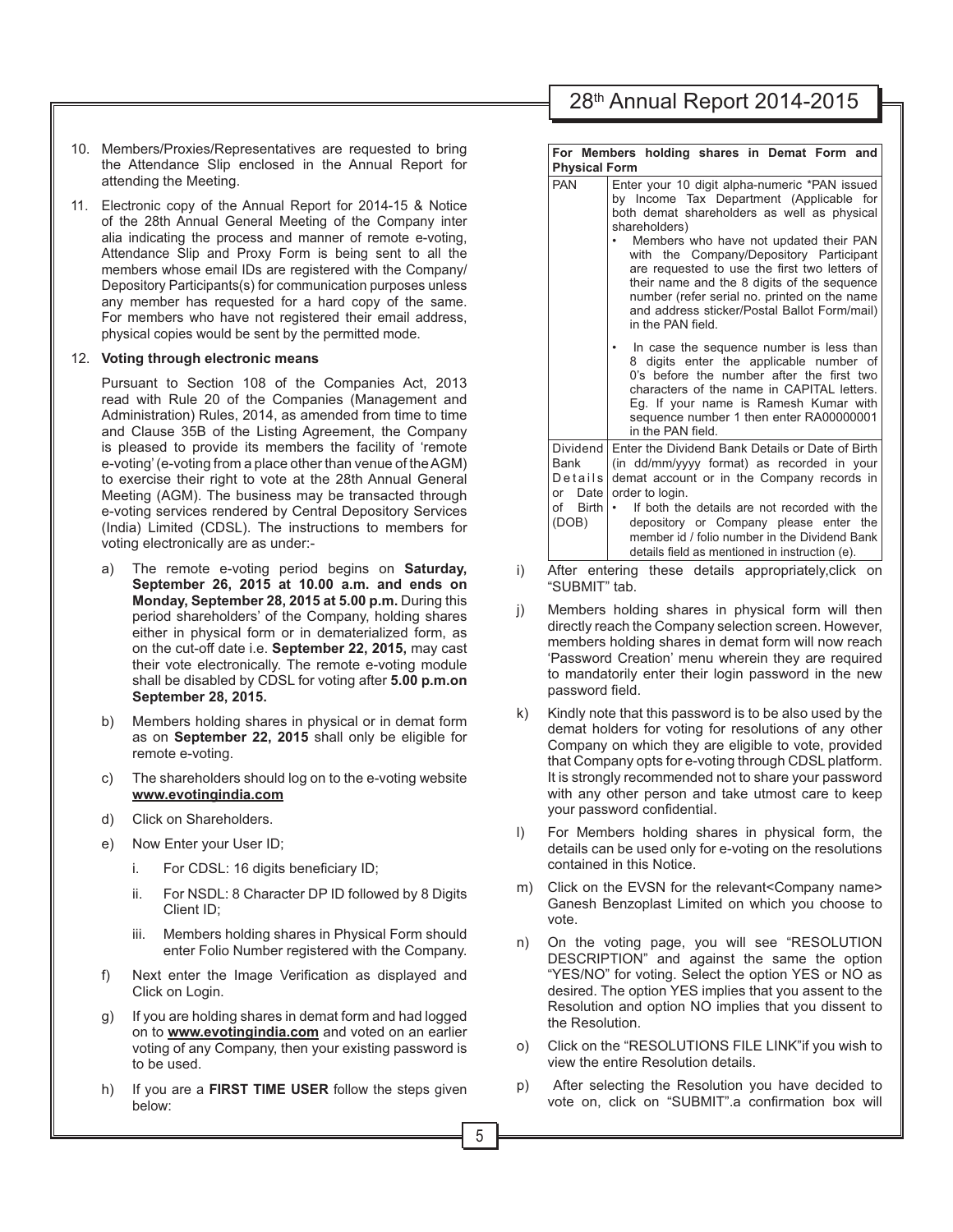be displayed. If you wish to confirm your vote, click on"OK", else to change your vote, click on"CANCEL" and accordingly modify your vote.

- q) Once you "CONFIRM" your vote on the resolution, you will not be allowed to modify your vote.
- r) You can also take out print of the voting done by you by clicking on "Click here to print" option on the voting page.
- s) If Demat account holder has forgotten the changed password then Enter the User ID and the image verification code and click on Forgot Password & enter the details as prompted by the system.
- t) Note for Non–Individual Shareholders and Custodians
	- Non-Individual shareholders (i.e. other than Individuals, HUF, NRI etc.) and Custodian are required to log on to **www.evotingindia.com** and register themselves as Corporates.
	- A scanned copy of the Registration Form bearing the stamp and sign of the entity should be emailed to **helpdesk.evoting@cdslindia.com**.
	- After receiving the login details a compliance user should be created using the admin login and password.The Compliance user would be able to link the account(s) for which they wish to vote on.
	- The list of accounts should be mailed to **helpdesk. evoting@cdslindia.com** and on approval of the accounts theywould be able to cast their vote.
	- A scanned copy of the Board Resolution and Power of Attorney (POA) which they have issued in favour of the Custodian, if any, should be uploaded in PDF format in the system for the scrutinizer to verify the same.
- u) In case you have any queries or issues regarding e-voting, you may refer the, Frequently Asked Questions ("FAQs") and e-voting manual available at **www.evotingindia. com**, under help section or write an email to **helpdesk. evoting@cdslindia.com**.
- 13. General Instructions / information for members for voting on the Resolutions :
	- a) Facility of voting through Ballot/Poll paper shall be made available at the Meeting. Members attending the Meeting, who have not already casts their vote by remote e-voting, shall be able to exercise their right at the Meeting.
	- b) Members who have cast their vote by remote e-voting may also attend the Meeting, but shall not be entitled to vote again at the AGM.
	- c) The voting rights of shareholders shall be in proportion to their share of the paid up equity share capital of the Company as on the cut-off date. A person whose name is recorded in the Register of Members or in the Register of Beneficial Owners maintained by the Depositories as on the cut-off date only shall be

entitled to avail the facility of remote e-voting or voting through poll at the AGM.

- d) Mr. Vijay Kumar Mishra (Membership No.5023), Partner of VKM & Associates, Practicing Company Secretary has been appointed by the Board of Directors of the Company as the Scrutinizer to scrutinize the remote e-voting process as well as voting through poll at the Meeting, in a fair and transparent manner.
- e) The results shall be declared not later than forty-eight hours from conclusion of the meeting. The results declared along with the Scrutinizer's Report will be placed on the website of the Company at **www. gblinfra.com** and the website of CDSL immediately after the result is declared by the Chairman and will simultaneously be forwarded to BSE Limited, where Equity Shares of the Company are listed.
- 14. Members may also note that the Notice of the Annual General Meeting and the Annual Report for financial year 2014-2015 will also be available on the Company's website **www.gblinfra.com** for their download. The physical copies of the aforesaid documents will also be available at the Company's Registered Office in Mumbai for inspection during normal business hours (10.00 am to 5.00 pm) on all working days up to and including the date of the Annual General Meeting of the Company. Even after registering for e-communication, members are entitled to receive such communication in physical form, upon making a request for the same, free of cost. For any communication, the shareholders may also send requests to the Company's investor email id: **gbljbn@yahoo.com**

## **EXPLANATORY STATEMENT AS REQUIRED UNDER SECTION 102(1) OF THE COMPANIES ACT, 2013 ANNEXED TO AND FORMING PART OF THE NOTICE ITEM 3**

At the 27th Annual General Meeting (AGM) of the Company held on September 30, 2014, M/s Samria & Co. Chartered Accountants, Mumbai (Registration number 109043W), have been appointed as the Statutory Auditors of the Company for a period of five years from the conclusion of the said AGM i.e. upto the conclusion of the 32nd Annual General Meeting in 2019.In terms of the provisions of the Companies Act, 2013, it is necessary to get the appointment ratified by the shareholders in every Annual General Meeting until the expiry of the period of appointment. In view of the above, the Board of Directors recommends your ratification for the appointment of M/s Samria & Co. Chartered Accountants, Mumbai (Registration number 109043W), as the Statutory Auditors of the Company as mentioned at Item No. 3 of the Notice.

## **ITEM 4**

The Board of Directors had appointed Ms. Jagruti Gaikwad as Additional Director of the Company w.e.f March 31, 2015 pursuant to Section 161(1)of the Companies Act, 2013 ("the Act") in the capacity of "Independent Director". As per the provisions of Section 149(1) of the Act and amended Clause 49 of the Listing Agreement, the Company should have atleast one Woman Director on the Board of Directors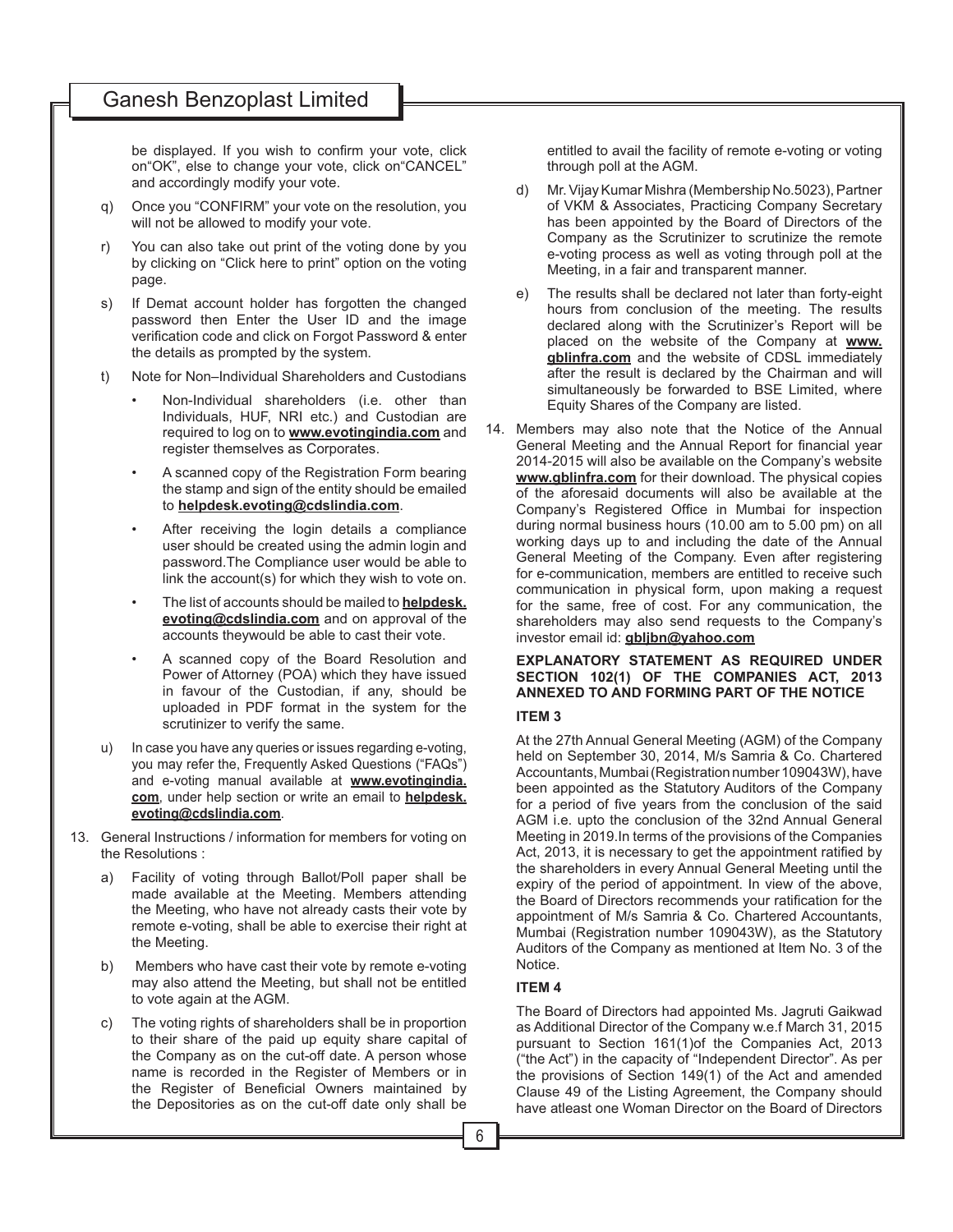of the Company. The said legal requirement is fulfilled by the appointment of Ms. Jagruti Gaikwad as a Director of the Company.

Ms. Jagruti is B.Com, LLB and she has 10 years of experience as a Lawyer. Ms. Jagruti does not hold by herself or for anyother person on a beneficial basis, any shares in the Company.

As an Additional Director Ms. Jagruti will hold office only up to the date of this Annual General Meeting. In terms of Section 149 and any other applicable provisions of the Companies Act, 2013. Ms. Jagruti being eligible and offering herself for appointment is proposed to be appointed as an Independent Directorfor five consecutive years up to the fifth consecutive AGM of the Company to be held in the year 2020, not liable to retire by rotation. A notice has been received from a member proposing Ms. Jagruti as a candidate for the office of Director of the Company.

In the opinion of the Board, Ms. Jagruti fulfils the conditions specified in the Companies Act, 2013 and rules made thereunder for her appointment as an Independent Director of the Company and is independent of the management. The Board considers that her continued association would be of immense benefit to the Company and it is desirable to continue to avail services of Ms. Jagruti as an Independent Director. Accordingly, the Board recommends the resolution in relation to appointment of Ms. Jagruti as an Independent Director, for the approval by the shareholders of the Company.

Except Ms. Jagruti, being an appointee, none of the Directors and Key Managerial Personnel of the Company and their relatives is concerned or interested, financial or otherwise, in the resolution set out at Item no. 4.

#### **ITEM 5**

The Board of Directors had appointed Mr. Nalinakshan Kolangaradath as Additional Director of the Company with effect from February 13, 2015 pursuant to Section 161(1) of the Companies Act, 2013 ("the Act") in the capacity of "Independent Director". Mr. Nalinakshan was appointed as independent Director in the AGM held on September 30, 2014 for 5 years, but Mr. Nalinakshan (00006570) resigned as Independent Director of the Company on February 12, 2015 and re-appointed as Additional Director in the capacity of Independent Director of the Company w.e.f. February 13, 2015. This was done to comply the procedure as per the MCA guidelines for surrender of duplicate DIN (DIN 00114069) of Mr. Nalinakshan which he was obtained in 2007, at the time of his appointment in GBL, by mistake.

Mr. Nalinakshan is M.A (Gold Medalist), IAS by qualification. He has served as the Additional Chief Secretary at Government of Maharashtra and Municipal Commissioner of Mumbai. He has very rich experience in infrastructure, urban development, port and shipping. He is associated with the Company since 2007 as independent Director.

Mr. Nalinakshan does not hold by himself or for any other person on a beneficial basis, any shares in the Company.

# 28th Annual Report 2014-2015

As an Additional Director Mr. Nalinakshan will hold office only up to the date of this Annual General Meeting. In terms of Section 149 and any other applicable provisions of the Companies Act, 2013. Mr. Nalinakshan being eligible and offering himself for appointment is proposed to be appointed as an Independent Director for five consecutive years up to the fifth consecutive AGM of the Company to be held in the year 2020, not liable to retire by rotation. A notice has been received from a member proposing Mr. Nalinakshan as a candidate for the office of Director of the Company.

In the opinion of the Board, Mr. Nalinakshan fulfils the conditions specified in the Companies Act, 2013 and rules made there under for his appointment as an Independent Director of the Company and is independent of the management. The Board considers that his continued association would be of immense benefit to the Company and it is desirable to continue to avail services of Mr. Nalinakshan as an Independent Director. Accordingly, the Board recommends the resolution in relation to appointment of Mr. Nalinakshan as an Independent Director, for the approval by the shareholders of the Company.

Except Mr. Nalinakshan, being an appointee, none of the Directors and Key Managerial Personnel of the Company and their relatives is concerned or interested, financial or otherwise, in the resolution set out at Item no. 5.

## **ITEM 6**

Pursuant to the provisions of Section 148(3) of the Companies Act, 2013 read with Rule 14 of the Companies (Audit and Auditors) Rules, 2014, the Board at its meeting held on May 30, 2015, based on the recommendation of the Audit Committee, appointed M/s. S K Agarwal & Associates, Cost Accountants, as Cost Auditor to conduct the audit of the cost accounting records of the Company for the financial year 2015-16.

The Board, subject to ratification by the Shareholders, also approved remuneration of  $\bar{\tau}$  1.35 lacs (previous year  $\bar{\tau}$  1.35 lacs) plus reimbursement of out-of-pocket expenses, for conducting the cost audit for FY 2015-16.Your Directors recommend Resolution No. 6 as an Ordinary Resolution for approval by the Members. None of the Directors and Key Managerial Personnel of the Company and their respective relatives are concerned or interested, financial or otherwise, in the resolution set out at item no. 6

## **ITEM 7**

In order to comply with the provisions of Section  $4(1)(c)$ , Section 13 and other applicable provisions, if any, of the Companies Act, 2013, the Company needs to delete the Other Objects Clause from the Memorandum of Association. The modification in Memorandum of Association is carried out to give effect to provisions of the Companies Act, 2013. Consent of the shareholders by passing a Special Resolution is required in this regard. The Proposed MOA is available for Inspection by the Members at the registered office of the Company during Business hours on working days. The Proposed MOA are also uploaded on the Company's Website.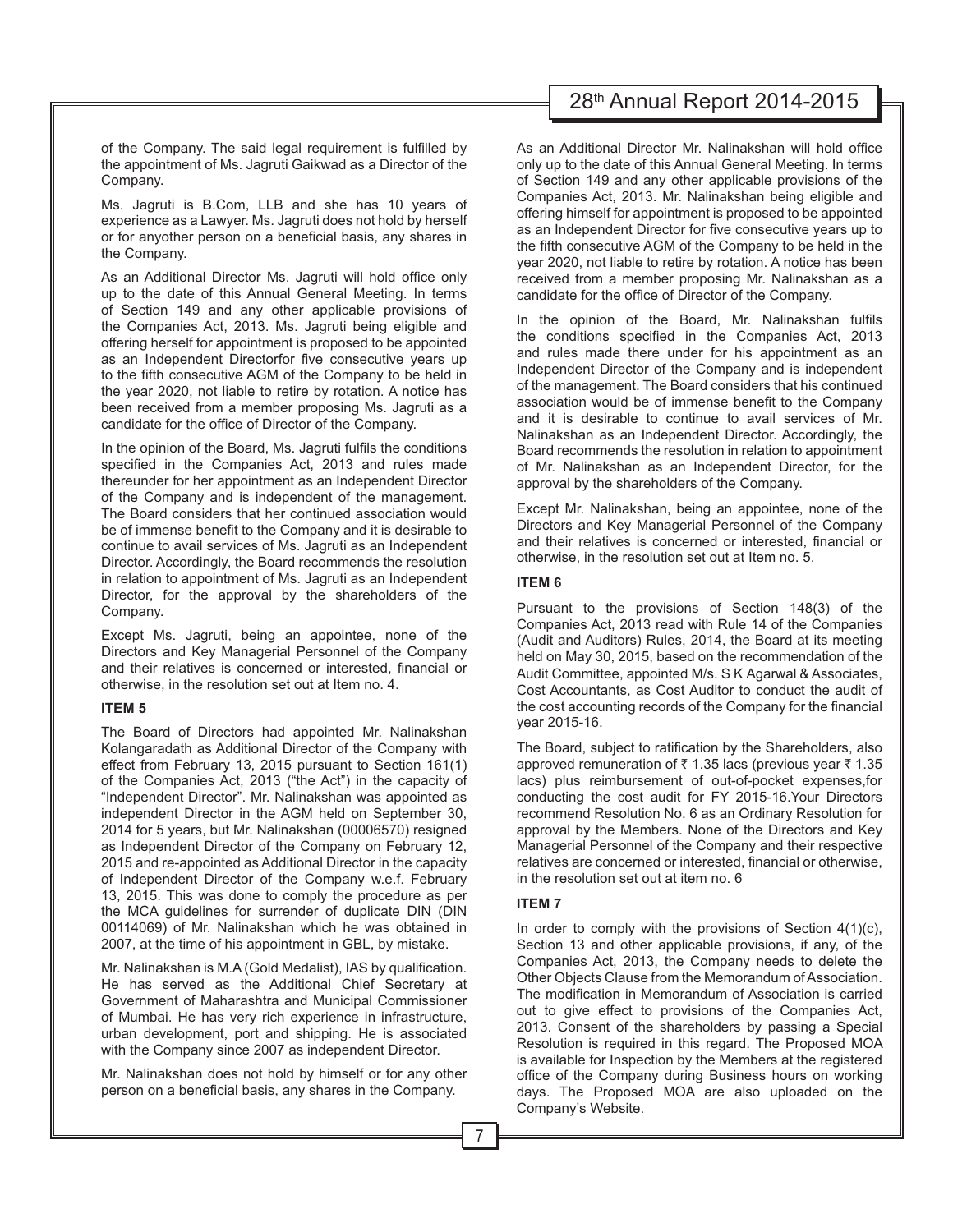None of the Directors, Key Managerial Personnel and relatives thereof is interested or concerned in this proposed resolution except to the extent of their Shareholding in the Company, if any.

The Directors recommend the aforesaid resolution for the approval by the members as Special Resolution.

## **ITEM 8**

With the passing of the Companies Act, 2013, the Company needs to alter the Incidental or Ancillary Objects Clause of Memorandum of Association of the Company. The modification in Memorandum of Association is carried out to remove references to the Companies Act, 1956. Consent of the shareholders by passing a Special Resolution is required in this regard.

None of the Directors, Key Managerial Personnel and relatives thereof is interested or concerned in this proposed resolution except to the extent of their Shareholding in the Company, if any.

The Directors recommend the aforesaid resolution for the approval by the members as Special Resolution.

## **ITEM 9**

In order to comply with the provisions of Section  $4(1)(d)(i)$ , 13 and other applicable provisions, if any, of the Companies Act, 2013, the Company needs to alter the Liability Clause of Memorandum of Association. The modification in Memorandum of Association is carried out to give effect to the provisions of the Companies Act, 2013. Consent of the shareholders by way of a Special Resolution is required in this regard.

None of the Directors, Key Managerial Personnel and relatives thereof is interested or concerned in this proposed resolution except to the extent of their Shareholding in the Company, if any.

The Directors recommend the aforesaid resolution for the approval by the members as a Special Resolution.

#### **ITEM 10**

The Article of Association ('the Articles') of the Company is in conformity with the provision of the Companies Act, 1956 and the rules framed there under. The Article is being altered in order to comply with the provision of the Companies Act, 2013 and the Rules framed there under

In view of the above, it is considered prudent to substitute the existing Articles by a New Set of Article. The Proposed Article is based on Table "F" of the Schedule-1 of the Act which provides the Model Articles of Association for a Company Limited by Shares. The Proposed Article is available for Inspection by the Members at the registered office of the Company during Business hours on working days. The Proposed Article are also uploaded on the Company's Website.

None of the Directors, Key Managerial Personnel and relatives thereof is interested or concerned in this proposed resolution except to the extent of their Shareholding in the Company, if any.

The Board Recommends the Special Resolution at the Item No. 10 for Approval by the Shareholders of the Company.

## **ITEM 11 & 12**

The Members of the Company at the 23rd Annual General Meeting of the Company held on November 30, 2012, authorized the Board of Directors by an Ordinary resolution to borrow upto  $\bar{z}$  1000 Crores under Section 293(1)(d) of the Companies Act, 1956

However, after the applicability of the provisions of Section 180(1) (c) of the Companies Act, 2013, a Company can borrow monies exceeding the aggregate of its paid up capital and free reserves (apart from temporary loans obtained from the Company's bankers in the ordinary course of business) with the approval of members of the Company by way of Special Resolution.

However, as per the corresponding Provision of Section 180(1)(c) and 180(1)(a) of the Companies Act, 2013 which were notified on the September 12, 2013 and based on the clarification thereof issued by GOI, MCA vide General Circular No.04/2014 dated March 25, 2014, the resolution passed u/s 293 of the Companies Act, 1956 prior to September 12, 2013 with reference to borrowing (subject to the limit Prescribed) and or creation of security on the assets of the Company will be regarded as sufficient compliance of the requirement of Section 180 of New Act, for a period of 1 year from the date of notification of Section 180.

Further, the provision of the Companies Act, 1956 requires consent of Shareholders as an ordinary resolution for borrowing and creation of security; however the provision of the Companies Act, 2013 stipulates consent of the members by way of a Special resolution:

Hence, in order to remain compliant with the relevant provisions on borrowing and creation of security under the Companies Act, 2013, consent of members is hereby requested by way of Proposed Special resolution(s).

The Board of Directors of the Company has approved this item in the Board Meeting held on August 14, 2015 and recommends the resolutions as set out at the Item No.11 & 12 of the Notice for the approval by the Shareholders of the Company as Special Resolutions.

None of the Directors, Key Managerial Personnel and relatives thereof is interested or concerned in the proposed resolution except to the extent of their Shareholding in the Company, if any.

## **BY ORDER OF THE BOARD**

**Ekta Dhanda Date: August 14, 2015 Company Secretary**

## **Regd. Office:**

Dina Building, First Floor, 53, Maharshi Karve Road, Marine Lines, Mumbai-400 002. CIN L24200MH1986PLC039836